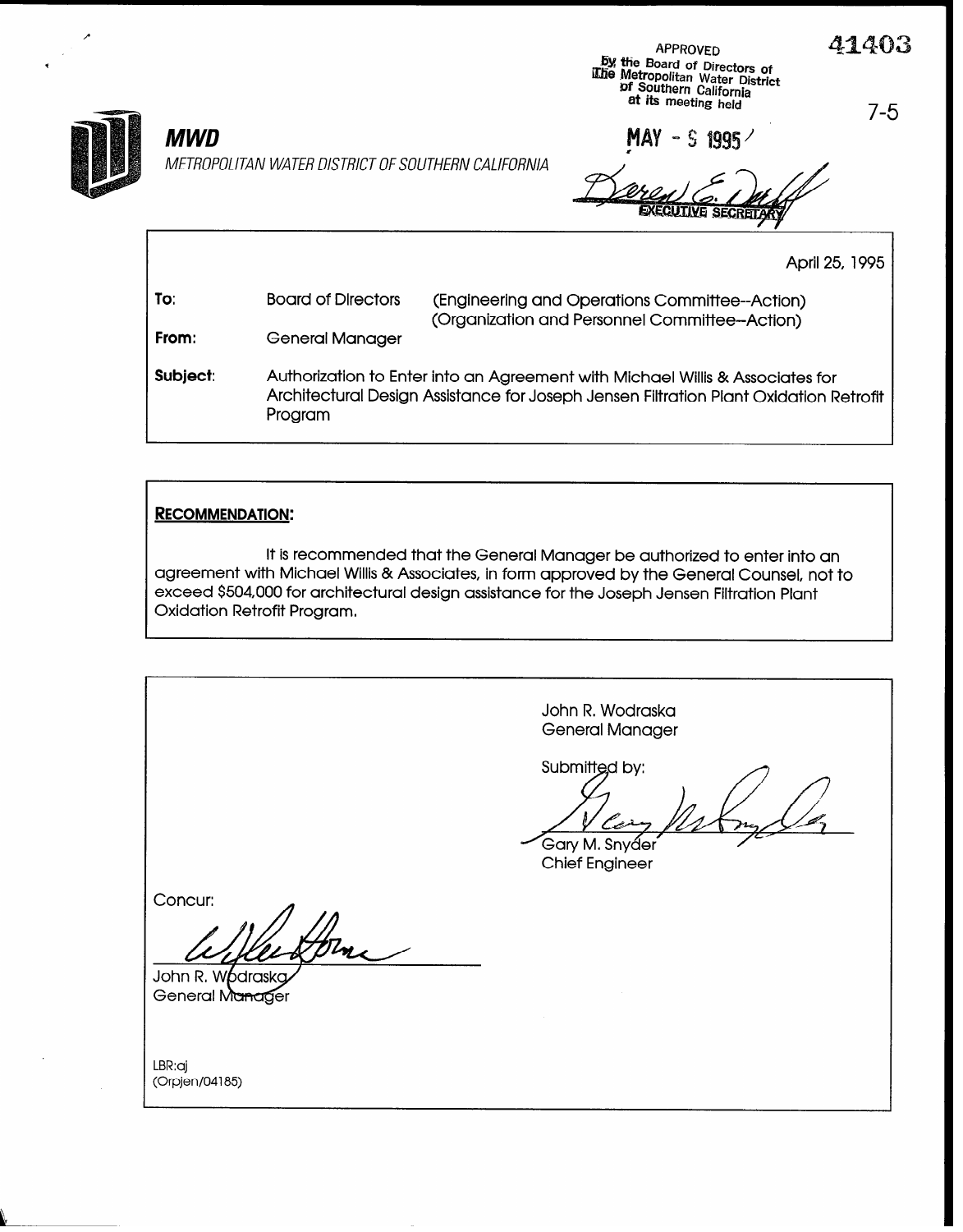#### BRIEF DESCRIPTION:

Request for Proposal No. 152 was issued in March 1995. Five proposals were submitted and reviewed, and each of the respondents was interviewed by the Review Committee. Based on the results of the interviews and the strength of the proposals, the Review Committee has recommended Michael Willis & Associates to provide architectural design assistance for the Oxidation Retrofit Program (ORP). Evaluation criteria, including the Business Outreach Program, is outlined in Exhibit A.

|   |                                                               |                         | <b>FUNDING</b>                                 |  | <b>TYPE OF COMPETITION</b> |
|---|---------------------------------------------------------------|-------------------------|------------------------------------------------|--|----------------------------|
|   | <b>CONTRACT TYPE</b>                                          | 図                       | <b>CAPITAL</b>                                 |  | <b>RFQ</b>                 |
| ⊠ | <b>NEW</b><br>AMENDED                                         |                         | 区<br>$O$ & M                                   |  | RFP NO. 152                |
|   |                                                               |                         |                                                |  | <b>INFORMAL RFP</b>        |
|   |                                                               |                         | <b>BUDGET STATUS</b>                           |  | <b>OTHER COMPETITION</b>   |
| 図 | <b>CONTRACT FORM</b><br>LEASE<br><b>PROFESSIONAL SERVICES</b> | $\overline{\mathbf{x}}$ | FY 94/95 AMT \$ 25.6M<br>OUT-YEAR AMT \$163.6m |  |                            |
|   |                                                               |                         |                                                |  | <b>SOLE SOURCE</b>         |
|   |                                                               |                         | NON-BUDGET AMT                                 |  |                            |
|   |                                                               |                         |                                                |  |                            |

#### PURPOSE/BACKGROUND:

To comply with the Federal Safe Drinking Water Act, Metropolitan has commenced the ORP. This program is intended to reduce the amount of disinfection byproducts created in the treatment process and thereby enhance the quality of drinking water, To achieve this goal, Metropolitan will upgrade its water treatment process at the Joseph Jensen Filtration Plant with ozonation of the raw water. The consultant will complete architectural design of the ozone generation building, oxygen generation building, ozone contactor structure, and the rejection structure, plus complete landscape design for the entire site, and provide acoustic mitigation, cost estimating, and post design support services. This work is being coordinated with the Asset Management Steering Committee,

### MBE/WBE:

RFP No. 152 established certified Minority-Owned Business Enterprise (MBE) and certified Women-Owned Business Enterprise (WBE) participation goals at 20 percent and 7 percent, respectively, Michael Willis & Associates has committed to achieve 84 percent MBE participation and 16 percent WBE participation. MBE/WBE participation firms are listed in Exhibit B.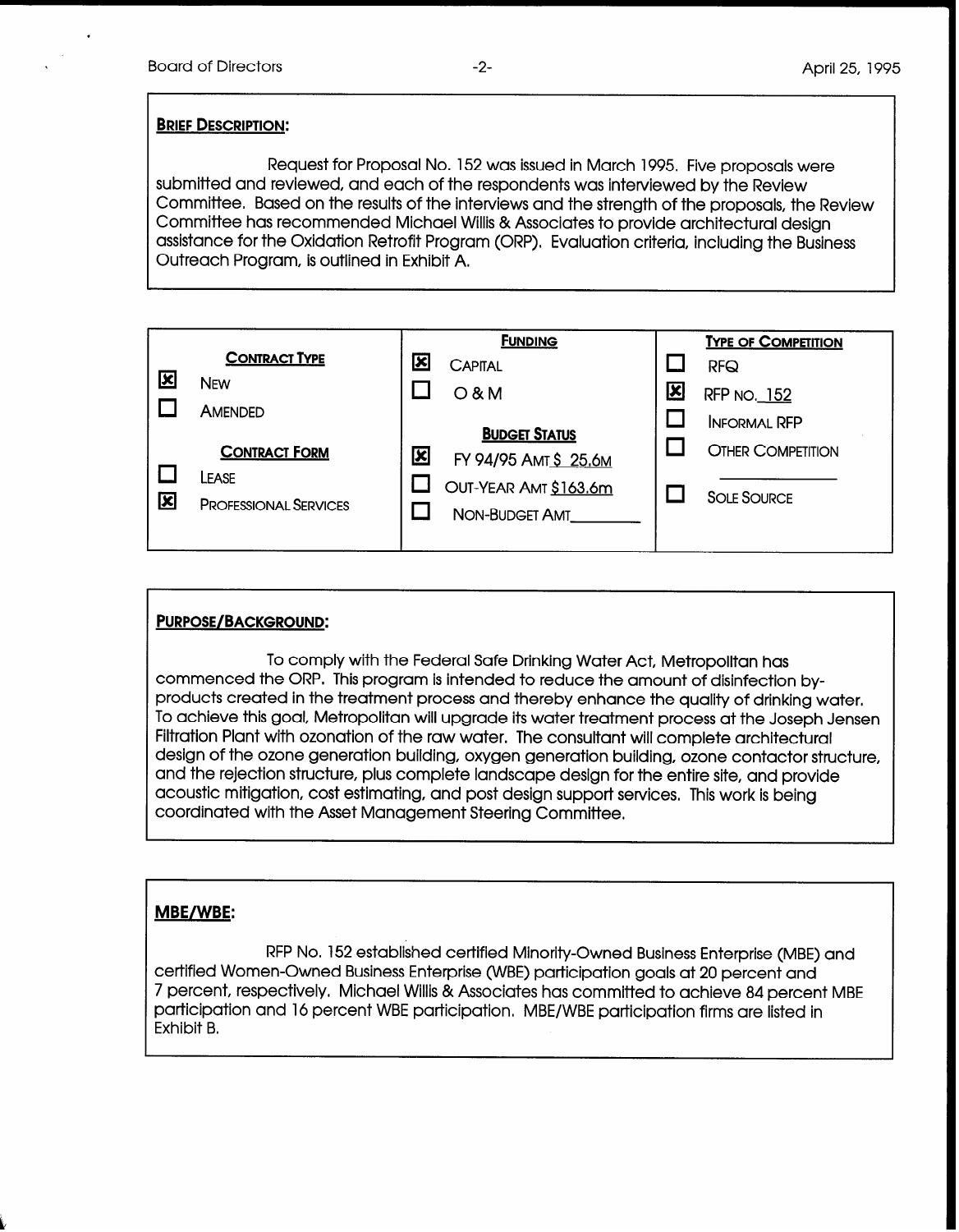## CEQA COMPLIANCE / ENVIRONMENTAL DOCUMENTATION:

Your Board certified the Final Environmental Impact Report (FEIR) for the Henry J. Mills Filtration Plant Expansion No. 2 in January 1991, and certified the Mitigated Negative Declaration for the Joseph Jensen Filtration Plant in August 1994. No further environmental documentation is required to proceed with implementation of this project.

| <b>NUMBER OF CANDIDATES</b>        | <b>EVALUATION CRITERIA</b>                 |
|------------------------------------|--------------------------------------------|
|                                    | <b>TECHNICAL APPROACH &amp;</b>            |
| 5 FIRMS REQUESTED RFP*             | <b>METHODOLOGY, COORDINATION &amp;</b>     |
| <b>5 FIRMS SUBMITTED PROPOSALS</b> | <b>COMMUNICATION PLAN, QUALITY CONTROL</b> |
| 5 FIRMS SHORT-LISTED               | PROGRAM, SCHEDULING, PERSONNEL & CADD      |
|                                    | <b>EXPERIENCE, MBE/WBE PARTICIPATION,</b>  |
| $*5$ of 18 firms that responded to | PRESENTATION, EXHIBIT A.                   |
| RFQ NO. 138 WERE SHORT-LISTED      | <b>CONTRACTUAL DETAILS</b>                 |
| <b>CONTRACTS WITH CONSULTANT</b>   |                                            |
|                                    | <b>X</b> ANTICIPATED DURATION 12 MONTHS    |
| TOTAL NO. 0                        |                                            |
| MAXIMUM DOLLAR AMT.                | <b>E</b> HOURLY RATES-EXHIBIT C            |
|                                    |                                            |

,\_\_ . -; ;. '..&<d.eT \$-t \_\_ , .-I ..: :.- : \_ .5 \_ .- -~ . -- ,> -;Le ..:- \_\_.. >2. .,:zv \_, ,Y\*& ~+s7~r,z:l \_ . \_\_ :.---,